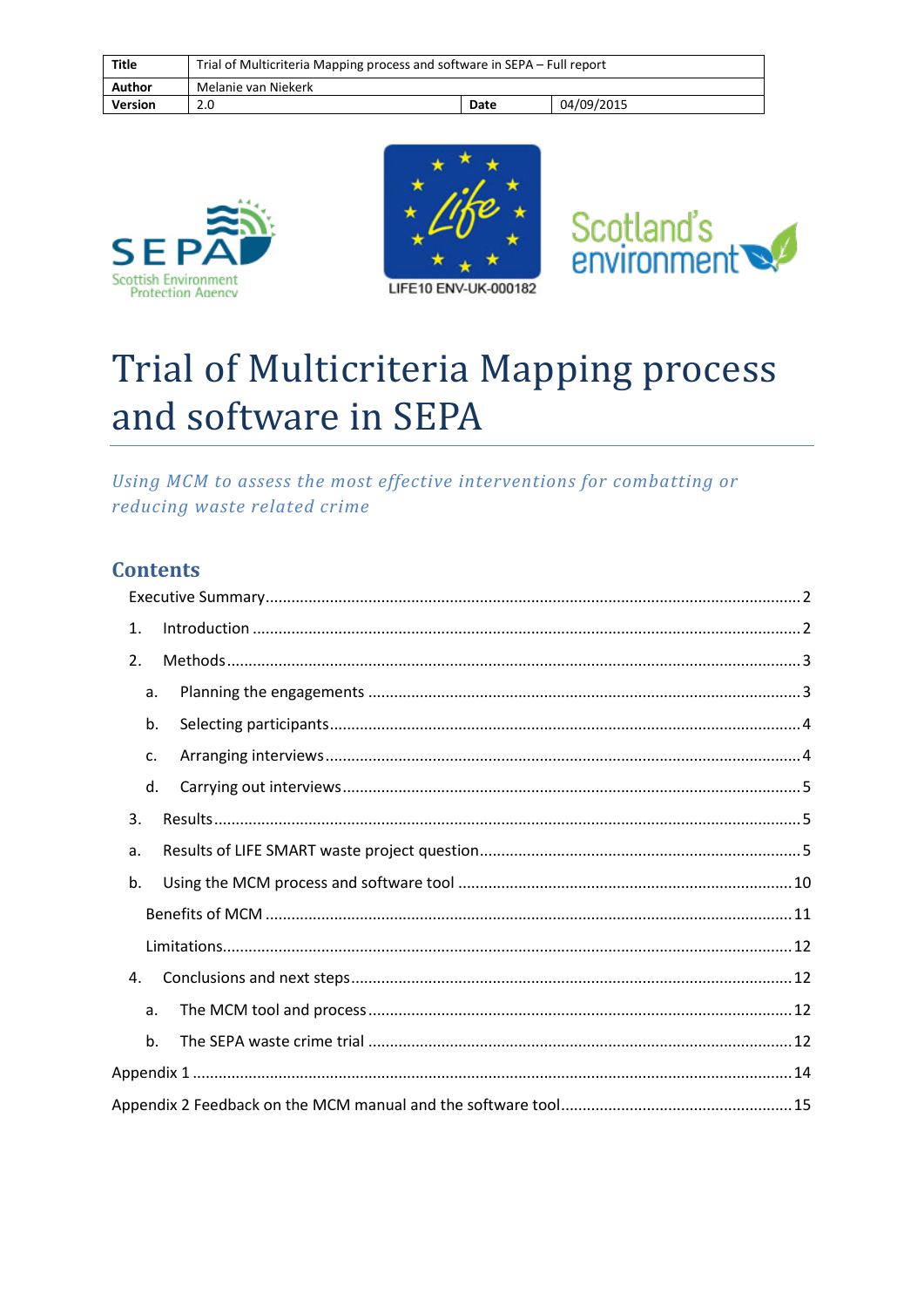## <span id="page-1-0"></span>**Executive Summary**

Multicriteria mapping (MCM) is a decision aiding tool that has been selected to meet part of Action 10 of the SEWeb LIFE project. This concerns developing a method to assess the effectiveness of environmental measures.

MCM was chosen from a range of decision aiding tools, and the justification for this is described in a separate document<sup>[1](#page-1-2)</sup>.

MCM was trialled in SEPA to establish the scope of its utility to the organisation and SEWeb partnership. This was achieved through collaboration with SEPA's LIFE SMART waste project, with a focal goal to determine "what interventions are most effective in combatting or reducing waste related crime?"

This document reports on that trial and fulfils two functions:

1) to work through the MCM process and software tool to assess its potential usefulness to SEPA; and

2) to report the findings of the trial to assess the effectiveness of measures to combat waste related crime.

Seven participants were interviewed and asked to assess six waste crime interventions against their chosen criteria. Overall, participants scored traditional, "hard" options of enforcement more highly than "soft" options of voluntary measures and education. Participant comments demonstrated concerns over the likely effect of measures at the top of the waste hierarchy suggesting a more nuanced approach to waste prevention and recycling and recovery may be needed.

The MCM software tool was well received and the MCM approach has many applications for decision aiding. Within the LIFE SMART waste project MCM could help deliver on identifying barriers to collaborative working and creating an interventions menu. It is also possible that MCM could be part of the next round of the State of Environment reporting process.

# **1. Introduction**

<span id="page-1-1"></span>Scotland's Environment Web (SEWeb) is an ambitious project that aims to be a one stop shop for all environmental matters in Scotland. It is also the means by which Scotland reports on the state of the environment. As part of this project there is a commitment (Action 10) to develop a method to assess the effectiveness of environmental measures. A measure is defined as any action put in place to achieve an environmental objective. SEPA commissioned the Centre of Expertise for Waters (CREW) to research the range of existing decision aiding methodologies and tools and put forward a recommendation for a product that would meet the SEWeb brief. This work is set out in a separate report<sup>1</sup> that includes a literature review of decision aiding tools, a description of the four shortlisted tools, a justification for the selection of multicriteria mapping (MCM) and a description of MCM.

Multicriteria mapping (MCM)<sup>[2](#page-1-3)</sup> was selected from recommendations made in that report and has been used for a trial in SEPA. The subject area selected for the trial was waste crime as it offered the

<span id="page-1-3"></span><span id="page-1-2"></span> $1$  Assessing the effectiveness of environmental improvement measures. Developing a toolkit to rank success and inform policy (CREW 2015)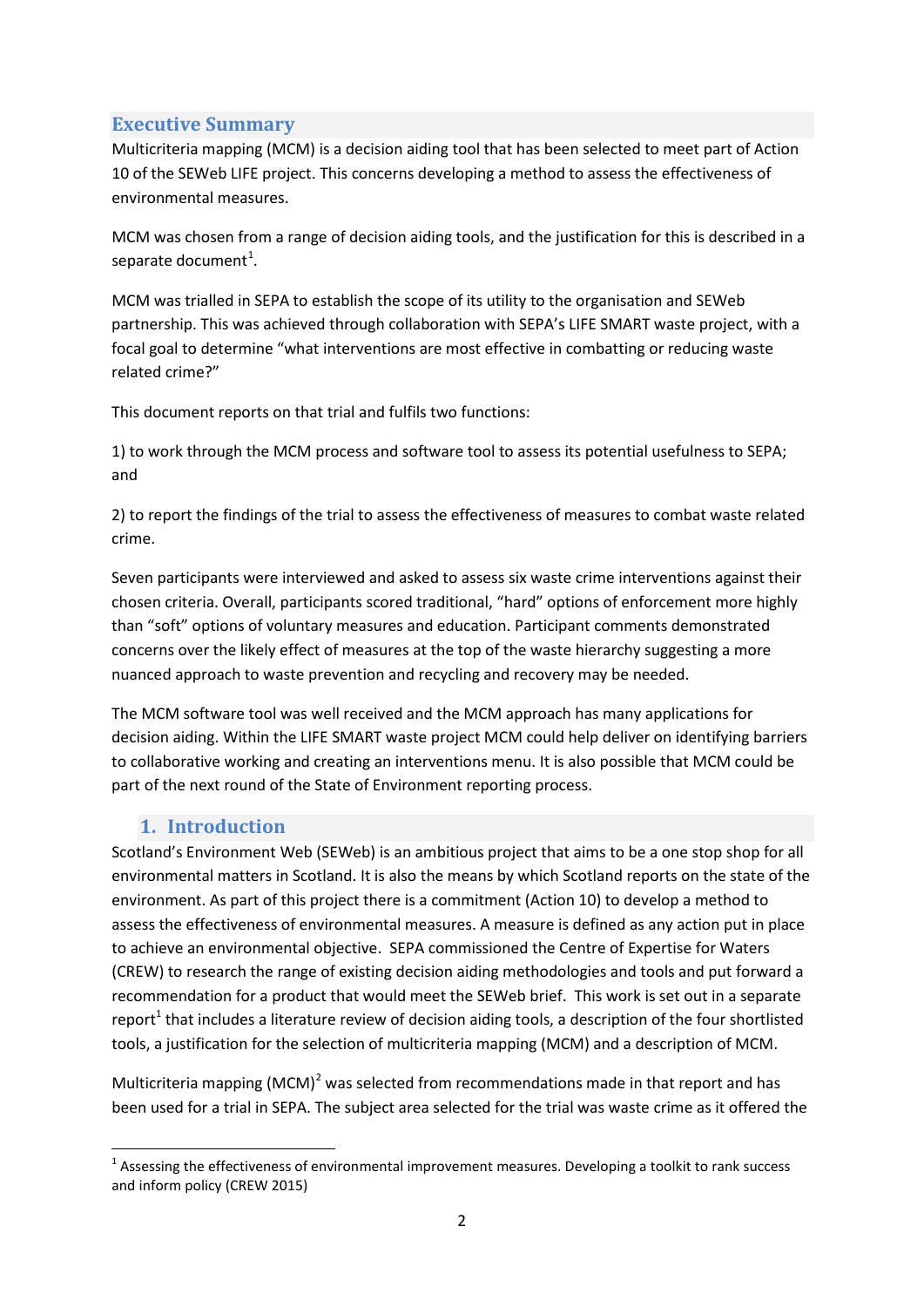opportunity to link with another major project running in SEPA. This is LIFE SMART Waste, which sets out to find innovative methods to tackle waste related crime, and MCM could be used to assess the effectiveness of some of the measures. A team including representatives from both projects was established (Table 1) and the aims of the trial were agreed:

- I. To use MCM for assessing the effectiveness of measures used to combat waste related crime; and
- II. To work through an MCM process using the manual and software to determine whether it has potential for wider use.

| Table 1. Project team          |                                             |  |  |  |
|--------------------------------|---------------------------------------------|--|--|--|
| <b>Melanie van Niekerk</b>     | State of Environment (SoE) Unit (SEWeb)     |  |  |  |
| <b>Nathan Critchlow-Watton</b> | Manager SoE Unit (SEWeb)                    |  |  |  |
| <b>George Hope</b>             | Intelligence analyst (LIFE SMART waste)     |  |  |  |
| <b>Cath Preston</b>            | Principal policy officer (LIFE SMART waste) |  |  |  |

## <span id="page-2-1"></span><span id="page-2-0"></span>**2. Methods**

#### **a. Planning the engagements**

Project team members from LIFE SMART Waste set the question to be tested, drew up a list of core options and selected a group of participants to invite. Representatives from SEWeb managed the project, carried out the interviews, analysed the data and wrote the final report, which forms a key deliverable for SEWeb.

The focal goal selected for the trial was:

#### **"What interventions are most effective in combatting or reducing waste related crime?"**

The core options chosen were:

- **Waste prevention**: avoided waste flows, waste minimisation, sustainable consumption Description: targets at-source waste production to reduce the amount and toxicity of waste before recycling, recovery and disposal become options.
- **Improved recycling and recovery options**: Landfill, incineration, recovery of energy, waste hierarchy, producer responsibility, and polluter pays
	- Description: these are stages of waste management rather than waste prevention. It includes collection, transportation, disposal, and recycling of waste
- **Better Regulation and legislation**: Compliance costs; quality of regulations; national targets; loopholes; unseen impacts of legislation/regulations Description: this means the impact of strong/weak legislation in either combatting or stimulating waste crime
- **Enhanced enforcement**: new enforcement powers; financial penalties; new judicial powers, industry pre-screening mechanisms

2 <http://www.multicriteriamapping.com/>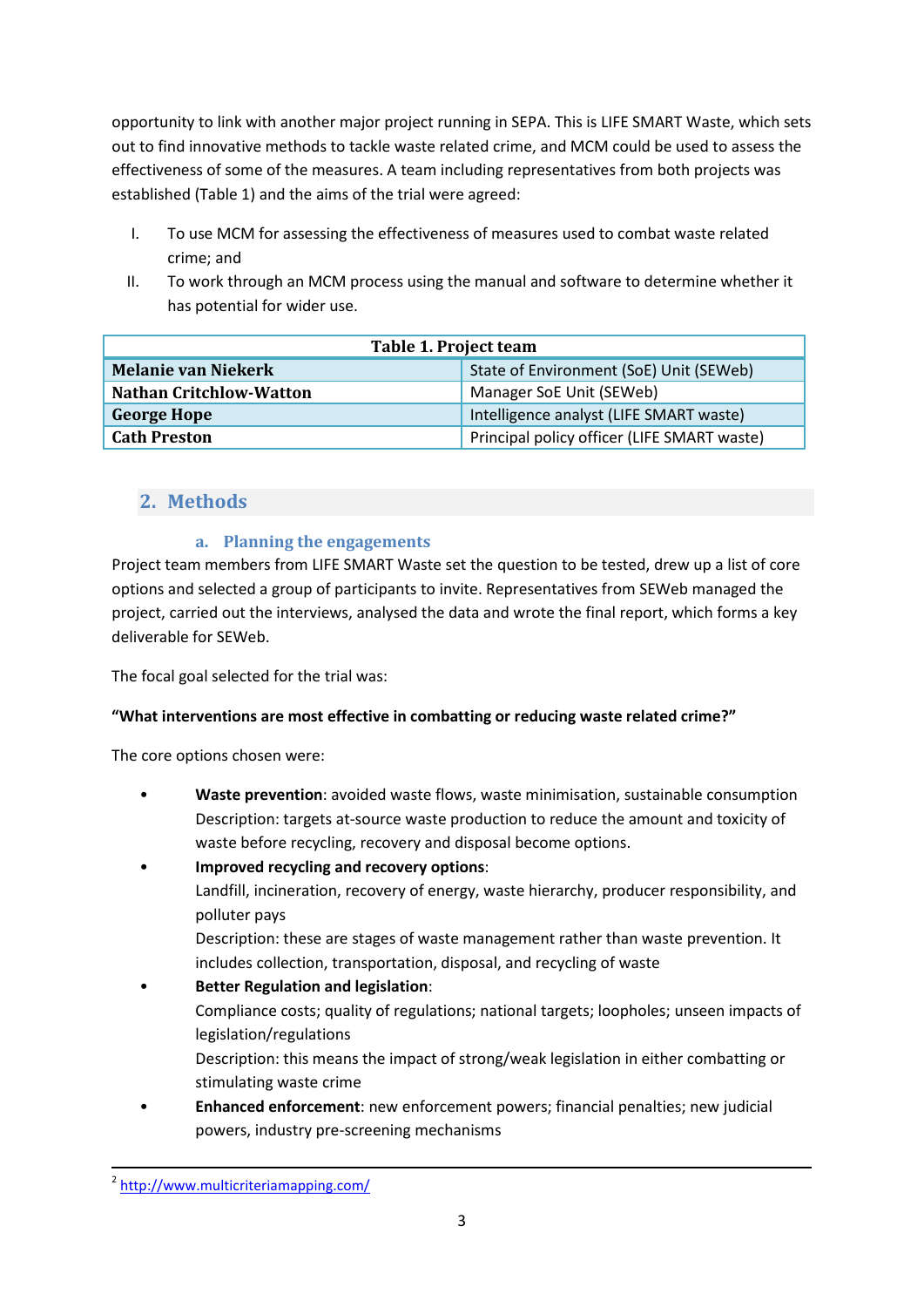Description: to what extent criminal sanctions are the best response to the issue of waste crime; and to what extent is increased attention from all components of the enforcement chain needed.

• **Communication and Education:** 

Improved regulatory guidance; industry awareness training; name-and-shame strategies Description: use of communication and education strategies to guide and report on performance and criminal behaviours, as a means of changing those behaviours

• **Voluntary approaches:**  Establish charter mark endorsed by SEPA and others indicating performance; industry auditing regime

Description: voluntary and complementary approaches to inspection and audit which are not controlled by regulatory or enforcement agencies

#### **b. Selecting participants**

<span id="page-3-0"></span>Eleven people were invited to participate and seven agreed to be interviewed (Table 1). This provided enough data and breadth of perspectives while remaining manageable for the purposes of a trial.

The shortlist of participants should be drawn up to include a broad range of perspectives. This important element was subject to some compromise for the trial because it was easier to contact SEPA colleagues in the short time scale offered by the project. However, we did extend the scope to include Prof Jim Baird from Glasgow Caledonian University, Gordon Innes, an Environmental Health Officer (EHO) from Glasgow City Council and Linda Ovens who was, until recently, chair of the Chartered Institution of Wastes Management (CIWM). It is recognised that the absence of participants from the waste industry represents a gap in the breadth of the engagement but this also provides an opportunity to extend the study in future.

| <b>Name</b>                                      | Area of expertise                      |  |
|--------------------------------------------------|----------------------------------------|--|
| <b>Hilary Holding (SEPA)</b>                     | Operations - waste regulation          |  |
| Linda Ovens (Ex chair CIWM, Consultant)          | Professional                           |  |
| <b>Jim Baird (Glasgow Caledonian University)</b> | Academic - waste management research   |  |
| <b>Jim Pritchard (SEPA)</b>                      | Waste data                             |  |
| <b>Andrew Sullivan (SEPA)</b>                    | Waste policy                           |  |
| <b>Colin Hershaw (SEPA)</b>                      | Enforcement, waste crime investigation |  |
| <b>Gordon Innes (Glasgow City Council)</b>       | <b>Environmental Health</b>            |  |

**Table 1 Participants who were interviewed for the MCM trial**

#### **c. Arranging interviews**

<span id="page-3-1"></span>Interviews were arranged at a time and location to suit each participant. At least one week before the interview the participant was sent a briefing pack. This contained a short description of MCM and a summary of the project. It asked the participant to review the core options and select their criteria before the day of the interview. Examples of options and criteria were provided from the MCM demonstration project on the MCM website.

During the week of the interview most of participants were contacted by telephone to discuss the information in the briefing pack and address any queries regarding the interview process. It was also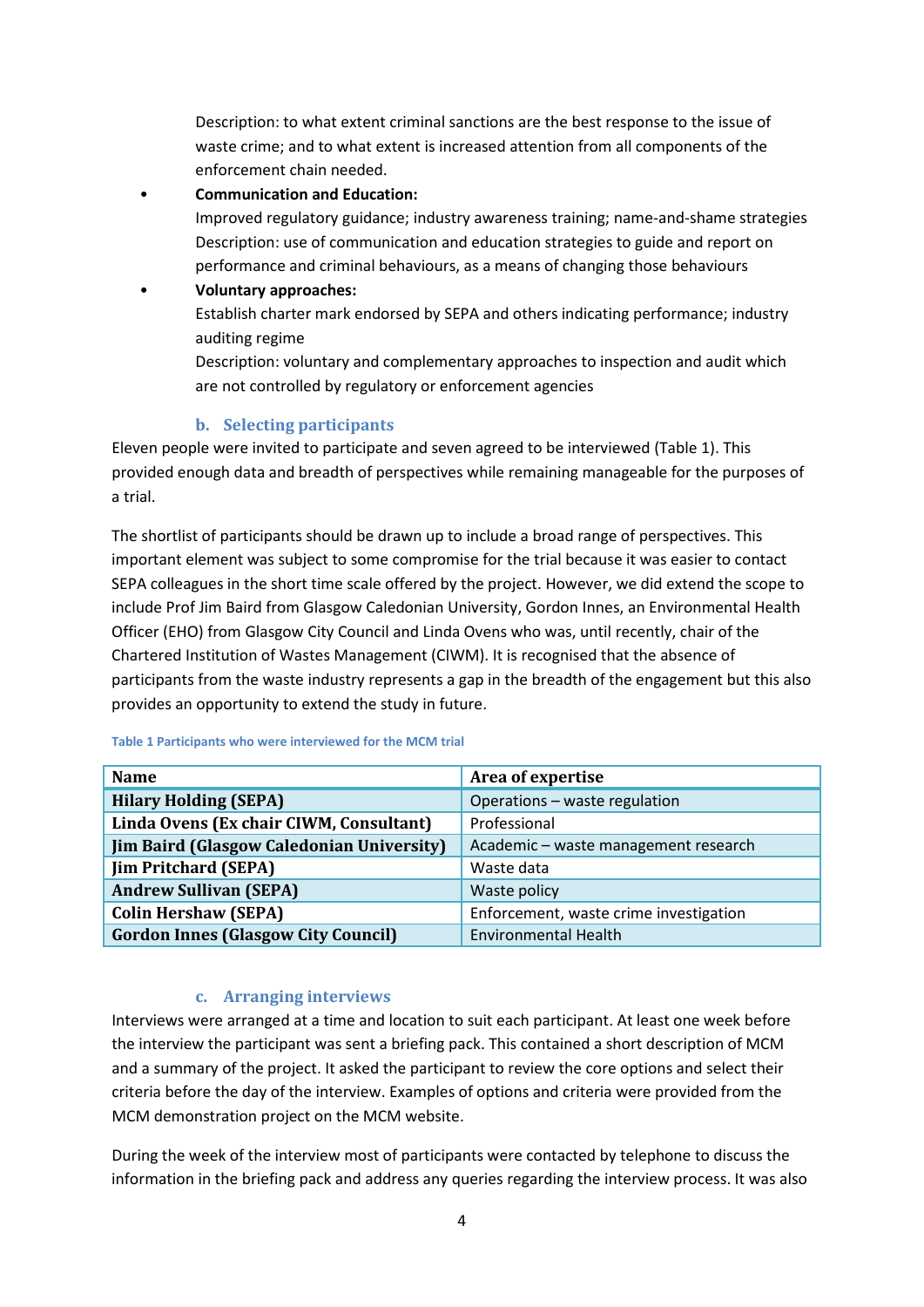an opportunity to ensure that each participant had selected a set of criteria in advance of the interview. Three participants did not receive this contact because they were not available before the interview date.

#### **d. Carrying out interviews**

<span id="page-4-0"></span>Interviews can be carried out either using the MCM software online or by downloading a template and running it offline. For the trial all interviews were carried out offline and then uploaded to the online project later. For two of the interviews the interviewer typed in the information dictated by the participant whereas the other five participants operated the software themselves. The MCM manual recommends recording the interviews and producing a transcript of each to be added to the analysis. This element of MCM was not used for the trial because resources were not available for transcribing the recordings. Wherever possible the interviewer made notes during the interviews to capture some qualitative information.

#### <span id="page-4-2"></span><span id="page-4-1"></span>**3. Results**

#### **a. Results of LIFE SMART waste project question**

#### The focal goal for this trial was **"What interventions are most effective in combatting or reducing waste related crime?"**

All participants assessed the six core options but provided their own criteria by which to do this. In all 32 criteria were generated by the seven participants and these are listed in Appendix 1.

Six participants accepted the core options with minor reservations (see [Differences between SEPA](#page-8-0)  [and non SEPA perspectives on the effect of voluntary measures are also interesting. Comments from](#page-8-0)  the SEPA group such as "*[illegal sites are operating outwith formal regulation -](#page-8-0) they are not going to buy into 'champion' style voluntary approaches*[" help to explain the lower scores and indicate a level](#page-8-0)  [of scepticism about these measures. Participants outside SEPA gave higher scores accompanied by](#page-8-0)  comments such as "*[cheap option and have wider benefits beyond waste](#page-8-0) crime".* Indeed the [voluntary measures often scored highly when assessed against cost criteria by the non SEPA group](#page-8-0)  [whereas SEPA participants were not considering matters of cost. This was confirmed by creating a](#page-8-0)  new issue (Costs) comprising the following [criteria: cost of resources, costs, efficacy, implementation](#page-8-0)  [cost, and ongoing cost. All of these criteria were selected by the non SEPA group.](#page-8-0)

[Additional options\)](#page-8-0). One participant (academic) provided five additional options that were only assessed by him.

Once the interviews had been carried out, the data were analysed using the MCM software. The analysis was carried out by starting with a general exploration of the data and then moving towards a more detailed investigation of specific areas of interest. For the purpose of this report the analysis is limited to a selection that illustrates the capabilities of MCM and provides useful feedback to the LIFE SMART waste project.

Groupings of options, participants and criteria were created as shown below. The MCM manual explains that groupings are powerful "in the way they cast light on either the performance of the options themselves or the reasons for this picture of the performance". Creating perspectives is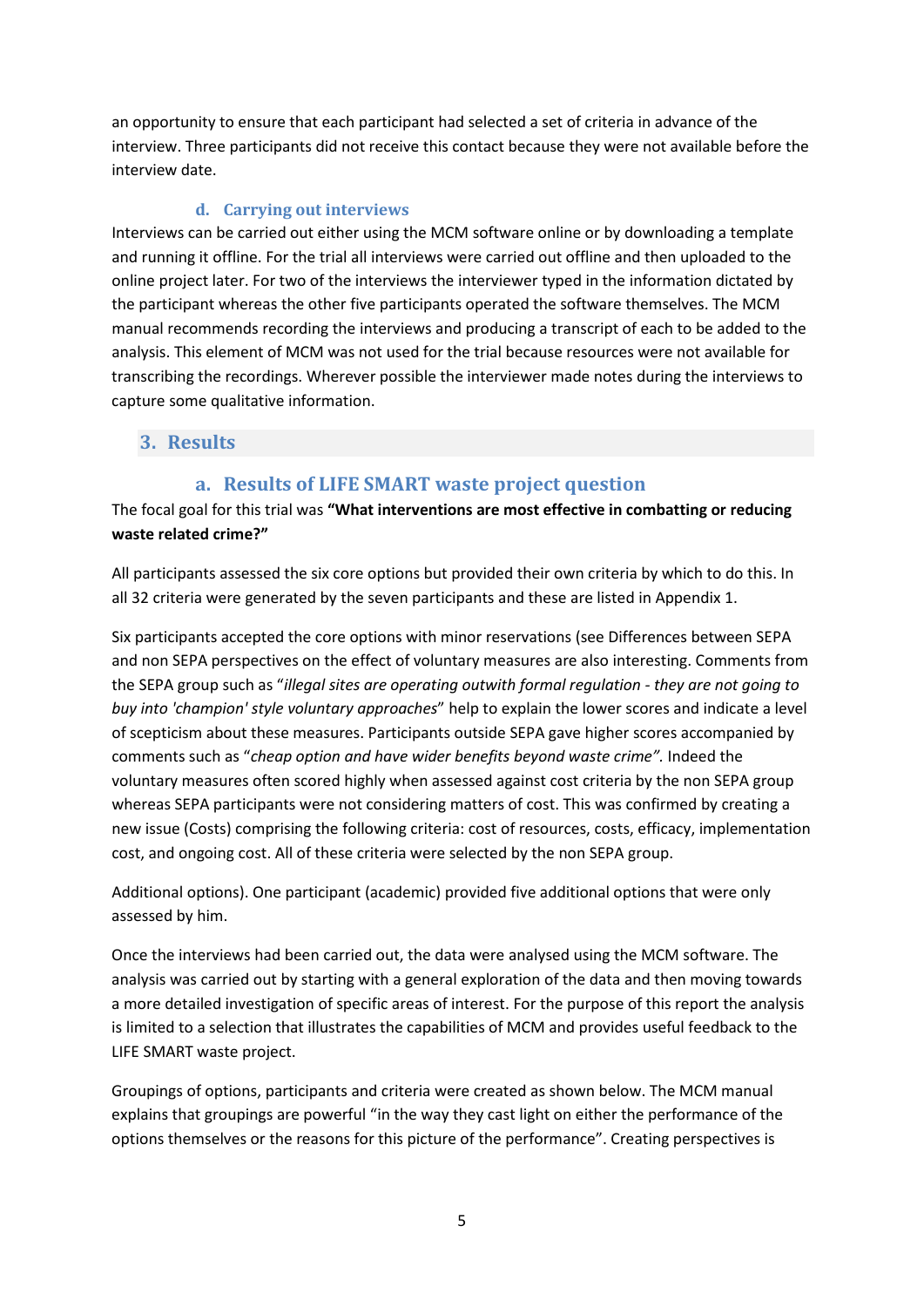necessary for the analysis but due to the small number of participants in this trial some of the perspectives (eg academic) had only one participant.

#### **Groups of participants (Perspectives)**

- SEPA (Participants who work at SEPA)
- Non SEPA (Participants who do not work for SEPA)
- Enforcement (Waste crime investigation, Environmental Health, Operations waste regulation)
- Policy (Academic/research, waste data, professional, waste policy)
- Academic (Academic/research)

#### **Groups of Options (Clusters)**

- Hard approaches (Enforcement, more regional presence, quicker action)
- Soft approaches (Education, voluntary approaches)
- Policy changes (Recycle & recovery, regulation & legislation, waste prevention)

#### **Groups of criteria (Issues)**

The criteria selected for each issue are listed in Appendix 1.

- Designing effective interventions
- Detecting waste crime
- Effectiveness of interventions
- Impact of waste crime
- Scale of the problem

The data were analysed by generating reports that display the results of a selection of perspectives, clusters and issues.

#### *Ranking the six core options*

The rank extrema data in Figure 1 give a full picture of the variability in the ranks assigned by different participants. Across all participants enforcement measures received the highest scores as being the most likely to reduce or combat waste related crime although there was considerable overlap between the rankings. There was also a lot of variability and uncertainty within these results as illustrated by the extremes bars either side of the means block.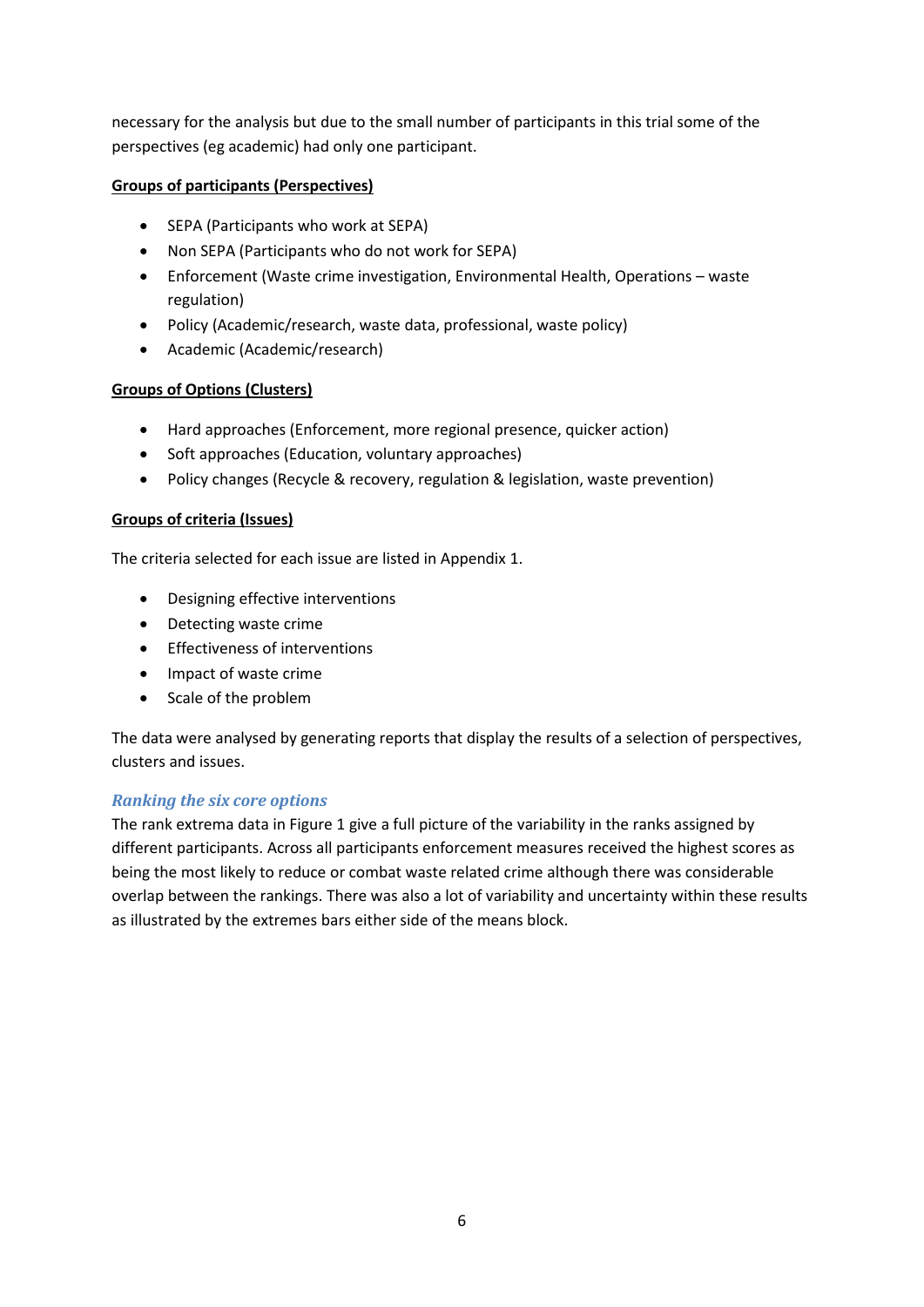

**Figure 1 Ranks chart showing weighted scores for all participants and all core options. Key: rank extrema (blue lines) and rank means (orange bar)**

When a filter was applied to this analysis, to distinguish between participants who work for SEPA (Figure 2) and those who do not (Figure 3), it showed a difference in the range of uncertainty and variability. Participants who work for SEPA were less certain and less in agreement about the likelihood of success for all options.



**Figure 2 SEPA core options. Key: rank extrema (blue lines) and rank means (orange bar)**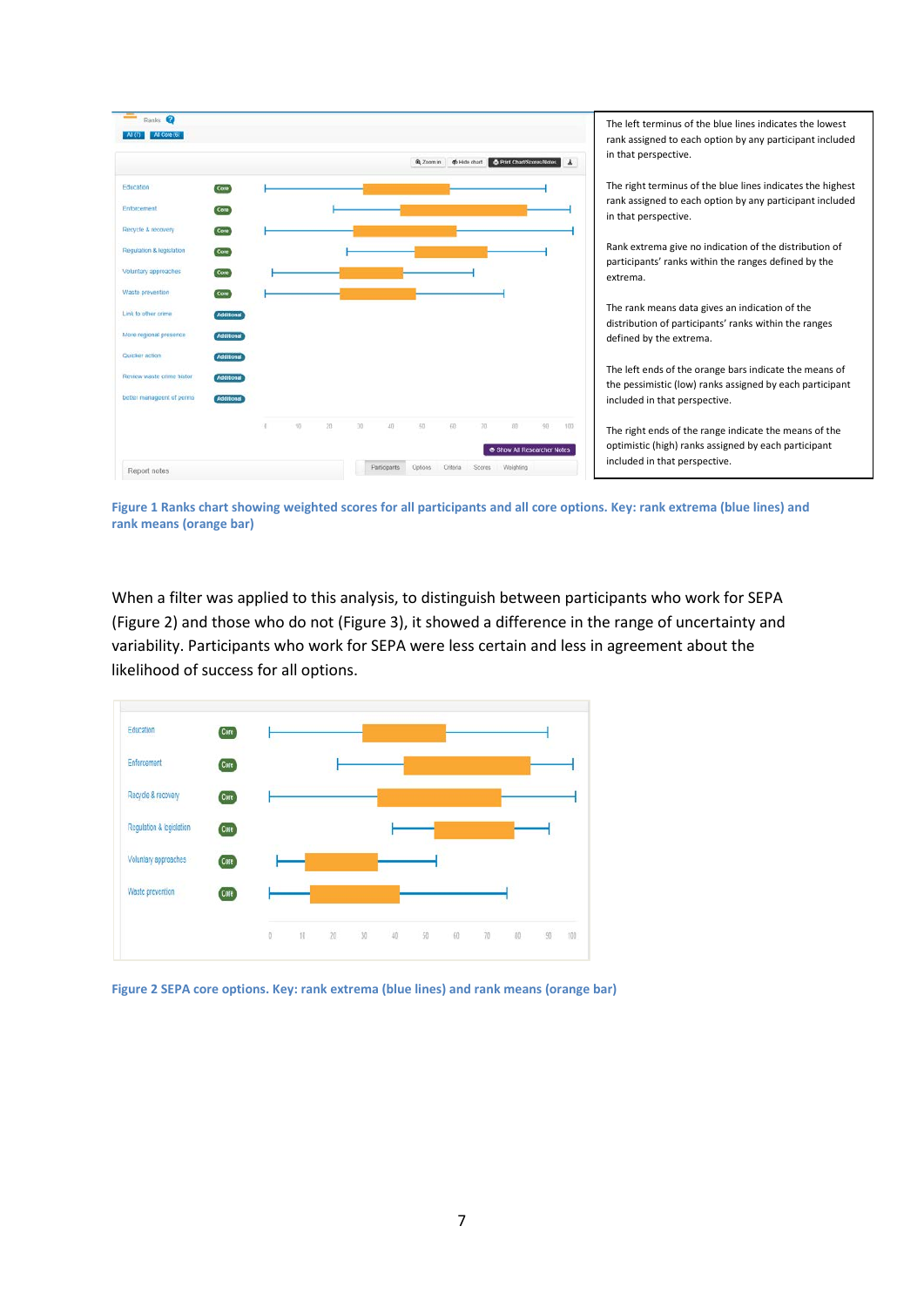

**Figure 3 Non SEPA core options. Key: rank extrema (blue lines) and rank means (orange bar)**

The option of recycling and recovery was viewed more favourably by participants inside SEPA than those outside the organisation. Comments from individual perspectives can help to explain these differences. The participants outside SEPA assessed recycling and recovery positively in it being a legitimate approach for SEPA to take but difficult to implement because it is not an area in which it is perceived to be influential. It was also thought that *"…by providing more ways to recycle and recover waste it would increase the opportunities for waste crime activities*". This option also scored poorly against criteria of time and cost to set up although it was also recognised that many measures are already in place and once established they can be effective.

Participants inside SEPA were more optimistic about recycling and recovery and it was suggested that "*recycling and recovery measures would remove the opportunity for criminal benefit from waste related activities and could motivate good behaviour if there were financial incentives attached".* Also "*Segregation and achieving high value for recovered products will reduce waste related crime*".

A more nuanced approach to recycling and recovery would be more likely to succeed. "*Materials with high value tend to be well looked after already while problem and low value waste streams have few markets"*. "*High value materials are not routinely fly-tipped or burned in the open so creating strong end-markets for other waste streams would reduce fly-tipping. In addition high value wastes will not be landfilled so no tax evasion could result. Ultimately good quality recycling and recovery markets could remove the need for landfill tax. Conversely recycling also drives community impacts such as odour from new bio-waste facilities*". Other comments were that *"Waste streams such as tyres could benefit from a producer responsibility scheme which would force tyres through a recovery market and cut out illegal operators". "Recycling has been one of the main causes of illegal exports an understanding by producers of the importance of 'right waste, right bin' would certainly help. Every actor in the chain has an effect on overall quality and this will get better over time as recycling behaviours become more normalised*".

In particular the comments relating to waste prevention demonstrate the disconnect between environmental priorities, which place these measures at the top of the waste hierarchy, and the practical experience of people working in the sector. Although it was accepted that if there was less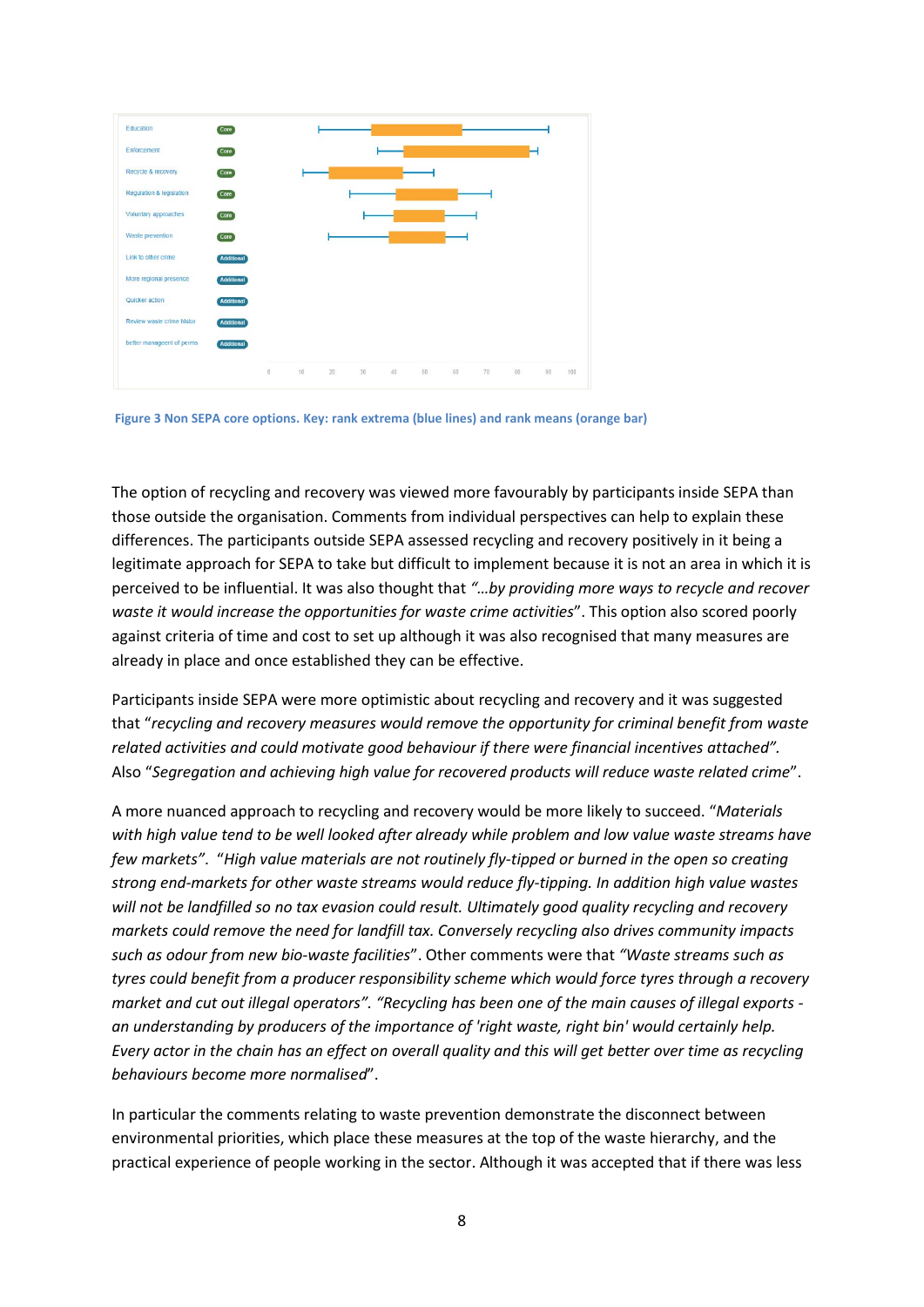waste there would be fewer opportunities for waste related crime, participants were not convinced that it would remove the problem waste streams most associated with waste crime. Some participants thought that waste prevention measures had gone as far as was possible.

<span id="page-8-0"></span>Differences between SEPA and non SEPA perspectives on the effect of voluntary measures are also interesting. Comments from the SEPA group such as "*illegal sites are operating outwith formal regulation - they are not going to buy into 'champion' style voluntary approaches*" help to explain the lower scores and indicate a level of scepticism about these measures. Participants outside SEPA gave higher scores accompanied by comments such as "*cheap option and have wider benefits beyond waste crime".* Indeed the voluntary measures often scored highly when assessed against cost criteria by the non SEPA group whereas SEPA participants were not considering matters of cost. This was confirmed by creating a new issue (Costs) comprising the following criteria: cost of resources, costs, efficacy, implementation cost, and ongoing cost. All of these criteria were selected by the non SEPA group.

#### *Additional options*

One participant felt that the core options of waste prevention and recycling and recovery are not interventions and as such cannot be scored properly. Consequently, the participant provided additional options:

- Link to other crime
- More regional presence
- Quicker action
- Review waste crime history
- Better management of permits

These were put into two groups; permitting and disrupt waste crime. The former has been touched upon in the criteria of other participants. The latter introduces a new area of intelligence based interventions comprising the options "review waste history", "link to other crime" and "more regional presence". The ranks chart from this participant including the core options and additional five options are shown in Figure 4.

Participant notes explain the value of looking at key features of past crimes and shifting effort to targeting these. This type of intervention together with establishing links with the police and organisations investigating other fraud and taxation crime can disrupt crucial points in the waste crime narrative.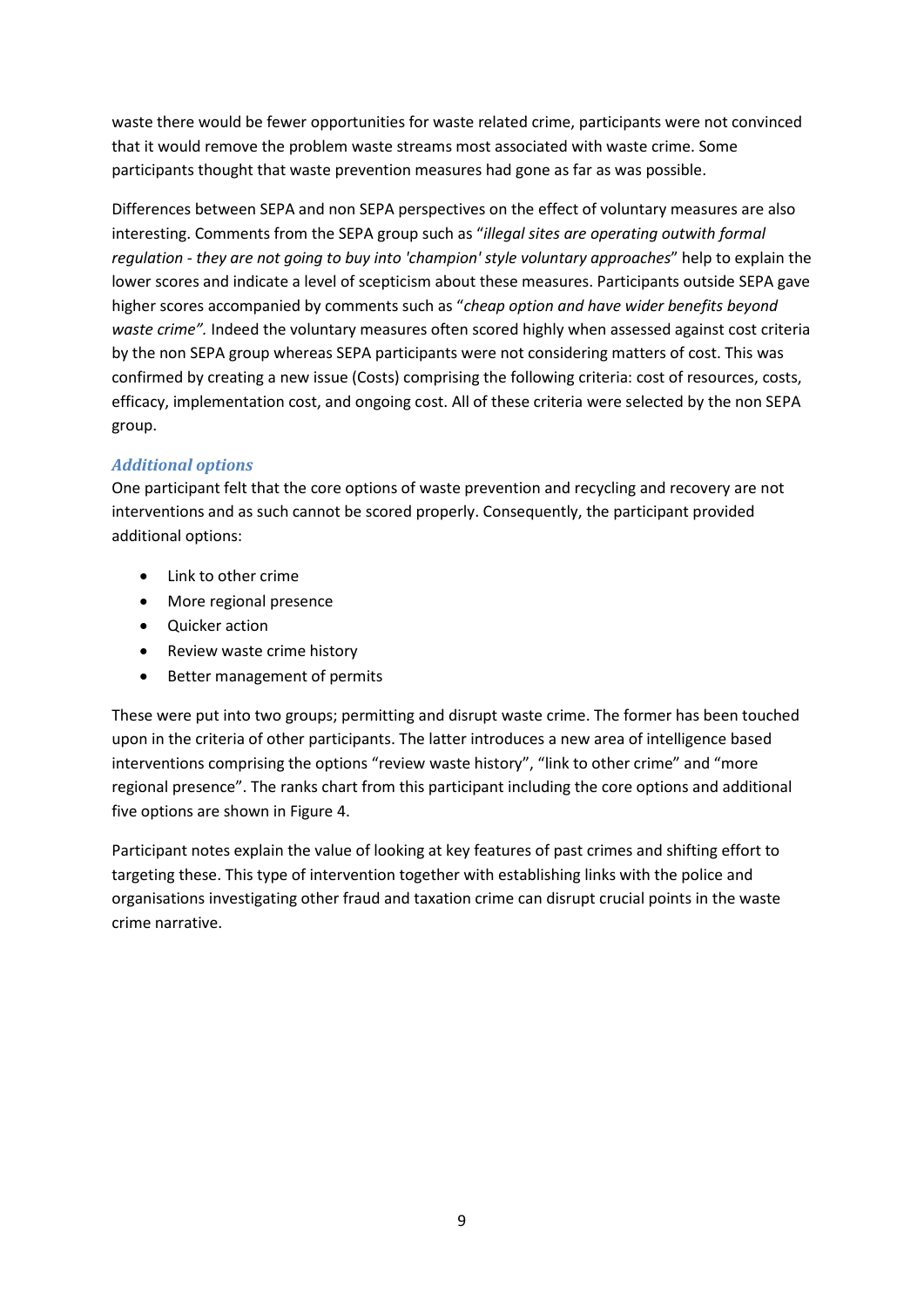

**Figure 4. Scores from the academic perspective including five additional options**

The MCM software can also produce charts that illustrate the relative weightings assigned by participants to criteria in the different issues (Figure 5).



**Figure 5 Relative weightings of criteria in the five issue groupings**

Figure 5 shows that the criteria relevant to the design of effective interventions are seen as relatively more important. This type of information can be useful to help understand how proposed measures are likely to be valued by different perspectives.

## **b. Using the MCM process and software tool**

<span id="page-9-0"></span>After the interview each participant was sent a questionnaire to rate their experience of the MCM process. Five of the seven participants returned the questionnaire. When asked about the preinterview information four of the five were happy or neutral. One participant felt that the preparation was not adequate and crucially this person did not receive a phone call before the interview but relied only on the briefing pack. Whilst this briefing information was give positive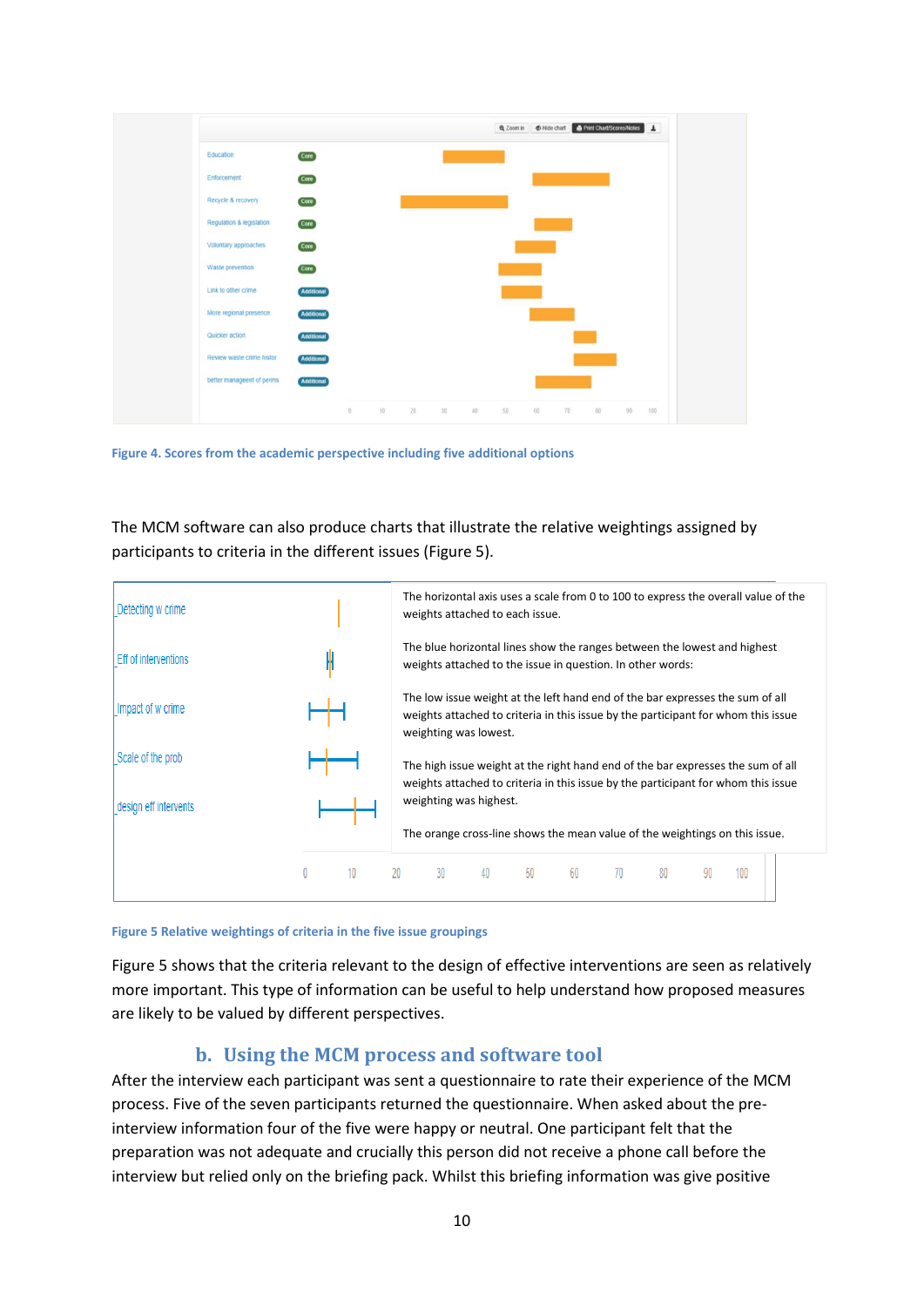reviews by other participants, it is clear that its value lies in combination with a discussion where the process can be clarified and specific uncertainties addressed.

Once the software had been downloaded it was simple to carry out the interview offline and then upload it to the online project later. The software is robust, intuitive and straightforward to use. All participants commented positively about the software tool. All were also happy that their perspectives had been captured by the process. Four of the five participants would be happy to take part in another MCM interview and the fifth was neutral on this question.

At the end of the interview participants were asked how they would have felt about the interview being recorded. The general feeling was neutral though there were some comments suggesting they would have felt less able to voice thought processes and less free to share some thoughts. The interview might therefore have taken longer and the data may have been less insightful as a result of self-censorship. Conversely it would have captured an extra narrative that may have been useful in itself. The MCM manual recommends that the interviewer makes notes during the interview. In practice this was difficult as it disrupted the flow where the participant was operating the software and it is recognised that recording interviews could be useful to capture this level of detail.

The MCM manual was more useful for the preparation and interview stages than for the analysis and more guidance by example could have been provided for the analysis work.

The results demonstrated a very wide range of uncertainty and variability between participants limiting the strength of any conclusions that could be drawn. With the benefit of hindsight it may have been useful to have framed the question more narrowly to allow participants to express a greater degree of certainty in their scores.

Minor issues with the software and general feedback on using MCM are summarised in Appendix 2 and this has been sent to Sussex University (the developers of the system).

#### <span id="page-10-0"></span>**Benefits of MCM**

The flexibility offered by MCM and the value it places on qualitative information are major advantages of this methodology over other decision aiding tools considered for the trial. MCM encourages project teams to explore conditions under which people agree or disagree about what is important and it opens up the decision making process rather than closing it down. Other factors in its favour are the low cost of a licence and the lack of any contract tie in. This means that SEPA could hold a licence only when running a project. The MCM team at Sussex University also undertake to archive projects so that they can be revisited. The MCM website gives an aim of offering this service permanently but they reserve the right to delete accounts that have been inactive for a year. All project data can also be exported.

One alternative approach to this work would have been to hold a workshop to which all participants were invited. Participants were asked at the end of the MCM interview if they would have preferred a workshop and all commented that the structured interview approach of MCM was preferable. They felt that their perspective was captured more fully than would have been the case in a workshop. Also some of the participants remarked that it is usual for managers rather than operational staff to attend workshops and this would not have elicited the range of opinion gathered using MCM.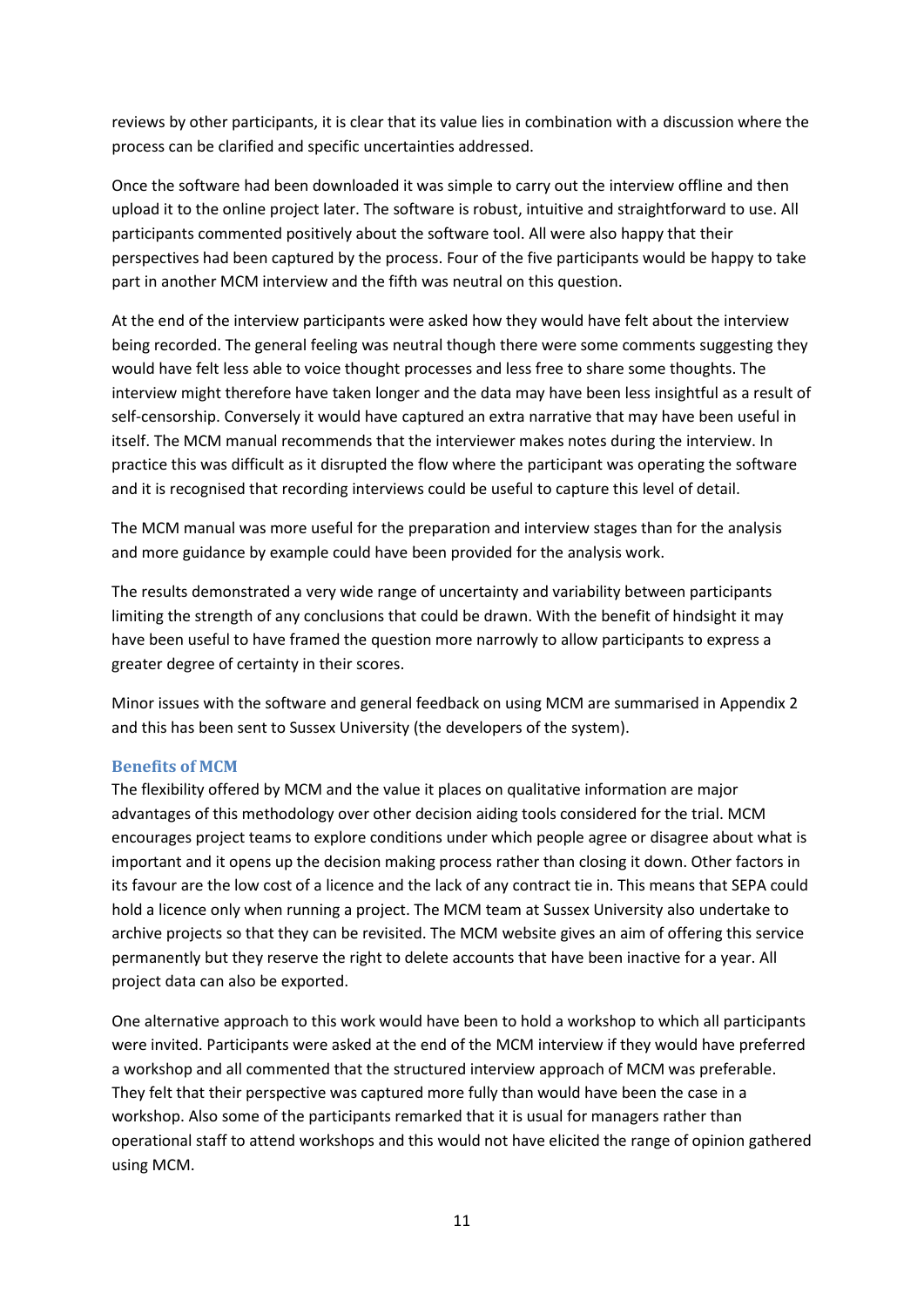#### <span id="page-11-0"></span>**Limitations**

MCM interviews for this trial took between one and half hours and two and a half hours with the six core options. The time commitment on the interviewer necessary to assess a longer set of options with a larger group of participants might prove to be excessive and this must be taken into account when deciding whether to use MCM. The nature of the focal goal must be carefully considered to determine whether MCM is the best means of addressing the issue. For the purposes of the SEPA trial all engagements were carried out as one to one interviews and it has not been tested in a group or workshop format.

The range of analysis offered by the MCM software is limited, for example it does not generate rankings of combinations of options or criteria. However the overall effect is to encourage the researcher to adopt a conservative approach so that conclusions drawn from the data do not exceed their statistical confidence limits. Conclusions from this analysis are good for shedding light on alternative ways forward and developing understanding rather than generating "an answer".

Although the individual nature of the process eliminates the need to organise workshop dates to suit a large number of people, it can be more time consuming for the interviewer to meet with each participant individually and this must be factored in at the project planning stage. Multiple times and venues also place an extra pressure on the project team.

#### <span id="page-11-2"></span><span id="page-11-1"></span>**4. Conclusions and next steps**

#### **a. The MCM tool and process**

Multicriteria mapping offers a transparent and cost effective way of gathering and analysing combinations of qualitative and quantitative data. It was selected for trial in SEPA as it met the criteria of Action 10 of the SEWeb project - to find a means of assessing the effectiveness of environmental measures. Although certain caveats have to be recognised (see above) the outcomes of the MCM trial in SEPA have proved very positive and the recommendation is that it could be used more widely. In relation to the LIFE SMART waste project MCM could be considered for use in work streams for "Scoping out the barriers to joint working between agencies nationally" and "ACTION B.14: Create an innovative interventions menu and design manual that allows interventions to be selected according to the specifics of the situation". MCM may also be a useful tool in the next round of "State of the Environment" reporting.

MCM fills a gap in providing a systematic means of collecting and analysing qualitative data that is transparent and robust yet simple to use and inexpensive. MCM is flexible enough to be used to rank and prioritise existing measures and also to consider which measures might be most likely to succeed in future. In this respect it offers a very attractive way of approaching both types of decision in a consistent and transparent fashion. It encourages a deliberative approach to decision making and problem solving and recognises that there may not be a single "answer". For some decision makers this may require a departure from their usual decision making methods and time to work with them on this transition should be built into a project if necessary.

#### **b. The SEPA waste crime trial**

<span id="page-11-3"></span>MCM was used to assess which interventions are most effective in combatting waste crime. The focal goal was worded so as to include present and future interventions and no distinction was made between the two sets of circumstances.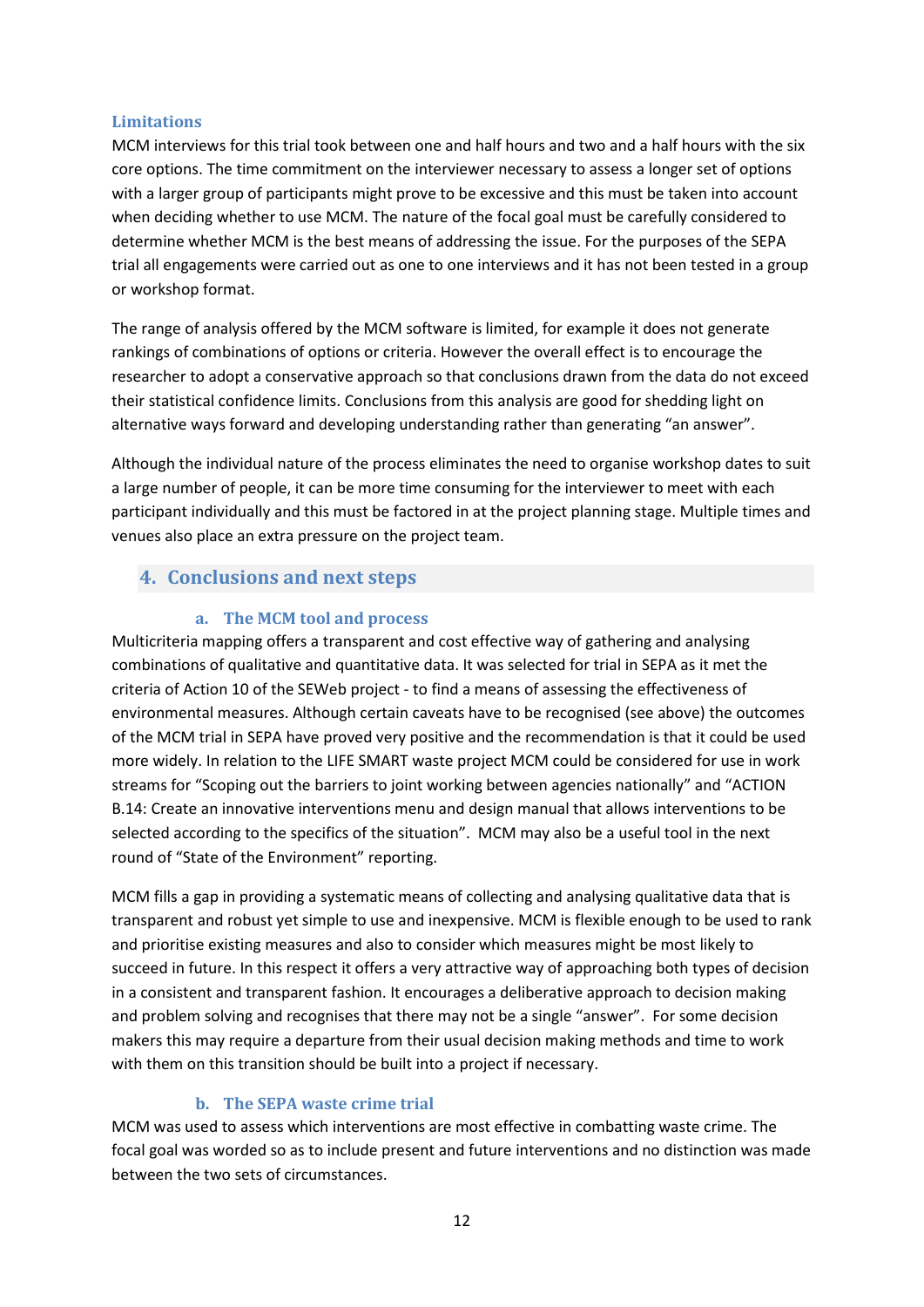Seven participants from within and outside SEPA were interviewed for the trial and there was broad agreement that the options under consideration were ranked as follows:

- 1 Enforcement
- 2 Legislation and regulation
- = 3 Recycling & recovery
- $\bullet$  = 3 Education
- $\bullet$  = 5 Voluntary approaches
- $\bullet$  = 5 Waste prevention

The software allows for more detailed analysis of the data to examine the reasoning behind these preferences and a selection of participant comments has been analysed in relation to two groups of criteria. These suggest that within the traditional options of enforcement, legislation and regulation there could be value in exploring intelligence based approaches and in particular in looking into crime scripts to pinpoint opportunities to disrupt the waste crime narrative.

The main messages from the analysis are:

- A) Enforcement is still seen as the most effective type of intervention.
- B) Novel, intelligence based approaches should be considered.
- C) There are divergent views on the value of waste prevention, recycling and recovery measures. Participant comments shed light on the reasoning behind this dissimilarity and suggest that there is scepticism about the likelihood of reducing waste crime practices currently in operation.
- D) People in SEPA may not be focussing on costs when considering how to assess effectiveness of measures. This will have implications for the type of data collected and an understanding of this could help to overcome some of the barriers to better data collection in the organisation.

It is recommended that the LIFE SMART waste team explores this data further to build on the important foundation that this trial has provided. The format of MCM allows a project to be reopened and built upon. New participants could be added to close some of the gaps in perspective that occurred in this limited trial.

The trial should be seen as an important first step in developing a fuller understanding of the most effective interventions for combatting waste related crime. It is recommended that the range of participants be extended to include representatives from the waste industry as this perspective would enhance understanding of the relative merits of options being considered.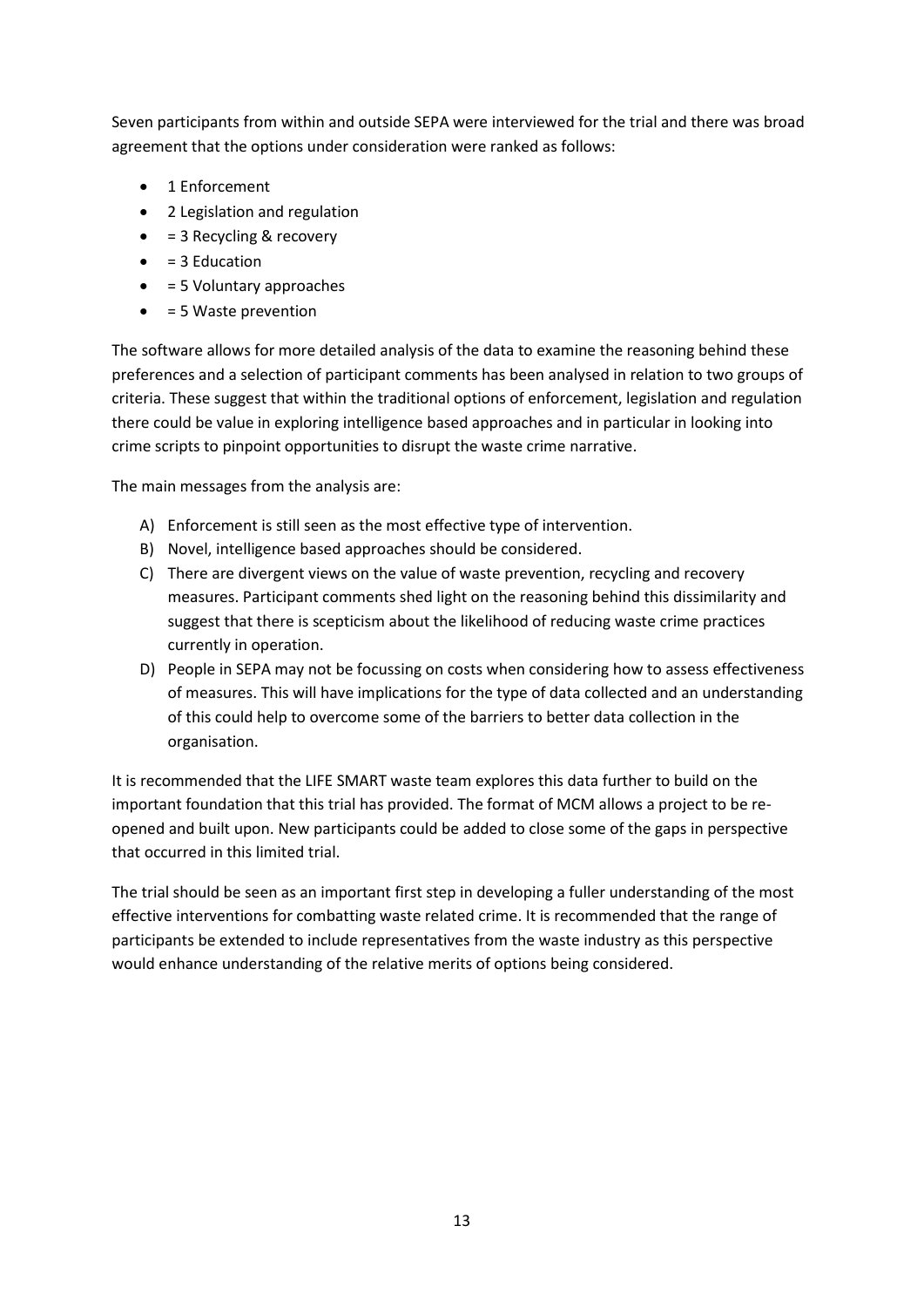# <span id="page-13-0"></span>**Appendix 1**

Table of Criteria and issues where an issue is a group of criteria chosen to reflect a common theme.

| <b>Criterion</b>                          | <b>Perspective</b> | <b>Issue</b>                          |
|-------------------------------------------|--------------------|---------------------------------------|
| <b>Implementation costs</b>               | PR, OU             | Designing Effective Interventions     |
| <b>Ongoing costs</b>                      | PR, OU             | Designing Effective Interventions     |
| <b>Ease of implementation</b>             | PR, OU             | Designing Effective Interventions     |
| <b>Quick win</b>                          | PR, OU             | Designing Effective Interventions     |
| <b>Polluter pays</b>                      | EN, IN             | Designing Effective Interventions     |
| Motivate good behaviour                   | EN, IN             | Designing Effective Interventions     |
| <b>Achievable</b>                         | EN, IN             | Designing Effective Interventions     |
| <b>Effectiveness</b>                      | EN, IN             | Designing Effective Interventions     |
| <b>Efficacy</b>                           | AC, OU             | Designing Effective Interventions     |
| <b>Acceptability</b>                      | AC, OU             | Designing Effective Interventions     |
| <b>Practicability</b>                     | AC, OU             | Designing Effective Interventions     |
| Site compliance                           | RE, IN             | <b>Detecting Waste Crime</b>          |
| <b>Background (of operator)</b>           | RE, IN             | <b>Detecting Waste Crime</b>          |
| <b>Operator understanding</b>             | RE, IN             | <b>Detecting Waste Crime</b>          |
| <b>Access to transport infrastructure</b> | RE, IN             | <b>Detecting Waste Crime</b>          |
| No active illegal sites                   | PO, IN             | <b>Effectiveness of interventions</b> |
| <b>Reduction in fly tipping</b>           | PO, IN             | Effectiveness of interventions        |
| <b>Reduction in illegal burning</b>       | PO, IN             | <b>Effectiveness of interventions</b> |
| Compliance                                | PO, IN             | <b>Effectiveness of interventions</b> |
| Compliance                                | RE, IN             | <b>Effectiveness of interventions</b> |
| <b>Tax evasion</b>                        | PO, IN             | Impact of waste crime                 |
| <b>Costs</b>                              | EN, OU             | Impact of waste crime                 |
| <b>Acceptability</b>                      | EN, OU             | Impact of waste crime                 |
| Longevity of effect                       | PR, OU             | Impact of waste crime                 |
| <b>Localised impact</b>                   | PR, OU             | Impact of waste crime                 |
| <b>National impact</b>                    | PR, OU             | Impact of waste crime                 |
| <b>Cost of resources</b>                  | AC,OU              | Impact of waste crime                 |
| <b>Illegal exports</b>                    | PO, IN             | Scale of the problem                  |
| <b>Complaints</b>                         | RE, IN             | Scale of the problem                  |
| <b>Fly tipping</b>                        | EN, OU             | Scale of the problem                  |
| <b>Waste notices</b>                      | EN, OU             | Scale of the problem                  |
| <b>Problem waste streams</b>              | EN, IN             | Scale of the Problem                  |

Perspectives key: AC = academic, EN = enforcement, PO = policy, PR = professional, RE = regulatory, IN = inside SEPA, OU = outside SEPA